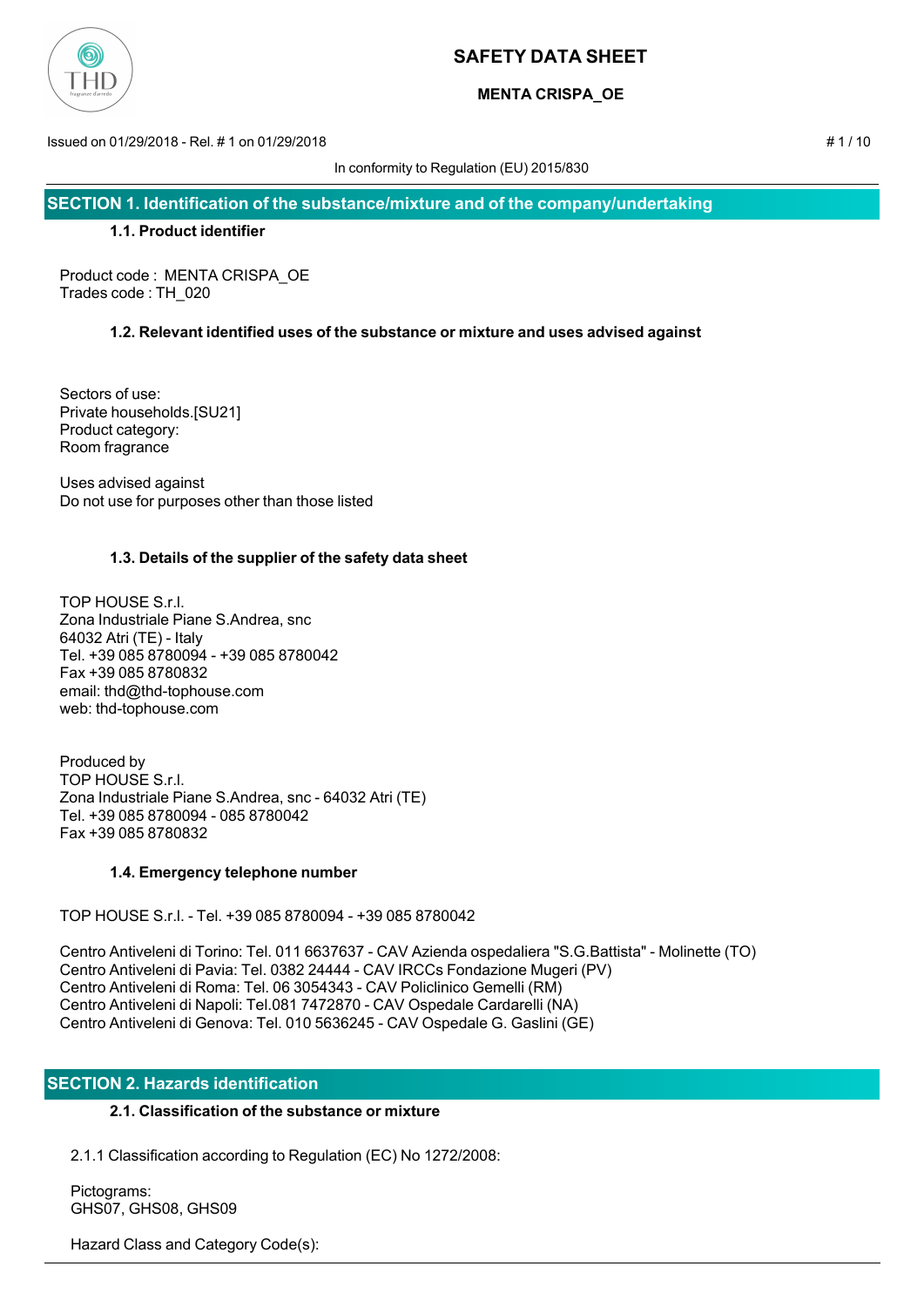

# **MENTA CRISPA\_OE**

Issued on 01/29/2018 - Rel. # 1 on 01/29/2018 # 2 / 10

In conformity to Regulation (EU) 2015/830

Asp. Tox. 1, Skin Irrit. 2, Skin Sens. 1, Aquatic Chronic 1

Hazard statement Code(s):

H304 - May be fatal if swallowed and enters airways.

H315 - Causes skin irritation.

H317 - May cause an allergic skin reaction.

H410 - Very toxic to aquatic life with long lasting effects. (Acute toxicity M-factor = 1)

The product can be fatal if swallowed and enters airways

If brought into contact with the skin, the product causes significant inflammation with erythema, scabs, or edema.

The product, if brought into contact with skin can cause skin sensitization.

The product is dangerous to the environment as it is very toxic to aquatic life with long lasting effects

### **2.2. Label elements**

Labelling according to Regulation (EC) No 1272/2008:

Pictogram, Signal Word Code(s): GHS07, GHS08, GHS09 - Danger

Hazard statement Code(s):

H304 - May be fatal if swallowed and enters airways.

H315 - Causes skin irritation.

H317 - May cause an allergic skin reaction.

H410 - Very toxic to aquatic life with long lasting effects. (Acute toxicity M-factor = 1)

Supplemental Hazard statement Code(s):

not applicable

Precautionary statements:

General

P101 - If medical advice is needed, have product container or label at hand.

P102 - Keep out of reach of children.

Prevention

P261 - Avoid breathing dust/fume/gas/mist/vapours/spray.

P273 - Avoid release to the environment.

P280 - Wear protective gloves/protective clothing/eye protection/face protection.

### Response

P301+P310 - IF SWALLOWED: Immediately call a POISON CENTER/doctor.

P331 - Do NOT induce vomiting.

P333+P313 - If skin irritation or rash occurs: Get medical advice/attention.

P363 - Wash contaminated clothing before reuse.

P391 - Collect spillage.

#### Storage

P405 - Store locked up.

**Disposal** 

P501 - Dispose of contents/container according to local law.

 Contains: Mentha Spicata herb oil

# **2.3. Other hazards**

The substance / mixture NOT contains substances PBT/vPvB according to Regulation (EC) No 1907/2006, Annex XIII

No information on other hazards Packaging to be fitted with child-resistant fastenings



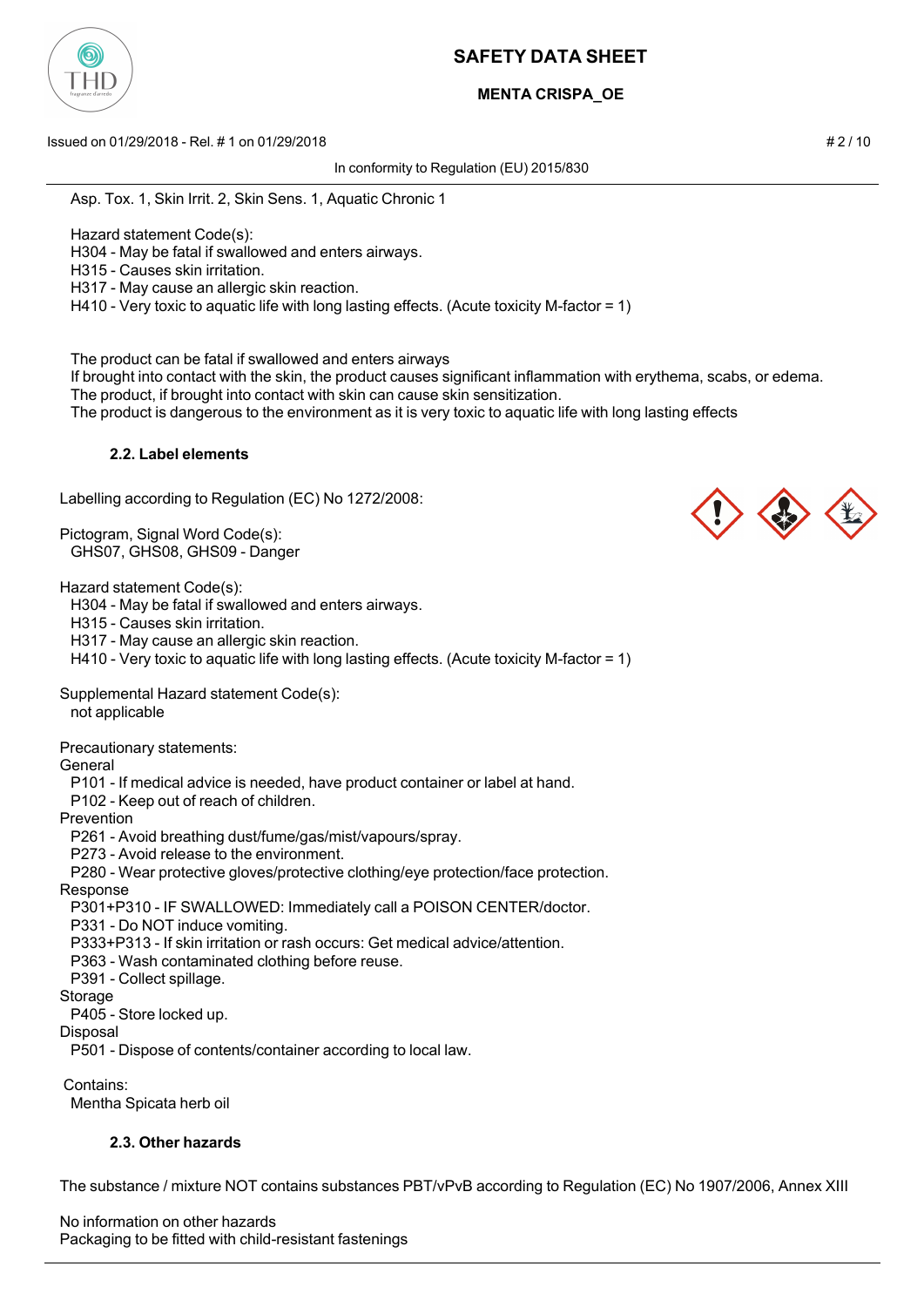

### **MENTA CRISPA\_OE**

Issued on 01/29/2018 - Rel. # 1 on 01/29/2018 # 3 / 10

In conformity to Regulation (EU) 2015/830

Packaging to be fitted with a tactile warning

### **SECTION 3. Composition/information on ingredients**

### **3.1 Substances**

Irrilevant

### **3.2 Mixtures**

Refer to paragraph 16 for full text of hazard statements

| Substance                | <b>Concentration</b> | <b>Classification</b>                                                                           | Index | <b>CAS</b> | <b>EINECS</b> | <b>REACh</b>                  |
|--------------------------|----------------------|-------------------------------------------------------------------------------------------------|-------|------------|---------------|-------------------------------|
| IMentha Spicata herb oil | $> 75 \le 100\%$     | Asp. Tox. 1, H304;<br>Skin Irrit. 2, H315;<br>Skin Sens. 1. H317:<br>Aquatic Chronic 1.<br>H410 |       | 8008-79-5  | 283-656-2     | 17-2119419  <br>1886-26-xxxx1 |

#### **Fractionated global values**

| H304<br>H315<br>90,00<br>00,<br>90,00<br>90<br>H410<br>$\sim$<br>_<br>$\overline{\phantom{0}}$<br>$\overline{\phantom{0}}$<br>$\overline{\phantom{a}}$<br>_<br>_ | 90,00<br><b>H317</b> |
|------------------------------------------------------------------------------------------------------------------------------------------------------------------|----------------------|
|------------------------------------------------------------------------------------------------------------------------------------------------------------------|----------------------|

## **SECTION 4. First aid measures**

### **4.1. Description of first aid measures**

Inhalation:

 Air the area. Move immediately the contaminated patient from the area and keep him at rest in a well ventilated room. CALL A PHYSICIAN.

 Air the area. Move immediately the contaminated patient from the area and keep him at rest in a well ventilated area. If you feel unwell seek medical advice.

Direct contact with skin (of the pure product).:

Take contaminated clothing Immediately off.

 Wash immediately with plenty of running water and possibly with soap, the areas of the body that have, or are only suspected to have, come in contact with the product.

Direct contact with eyes (of the pure product).:

Do not use eye drops or ointments of any kind before the examination or advice from an oculist.

Ingestion:

 The product is harmful and can cause irreversible damages even following a single exposure if swallowed. Absolutely do not induce vomiting or emesis. Seek medical advice immediately.

### **4.2. Most important symptoms and effects, both acute and delayed**

No data available.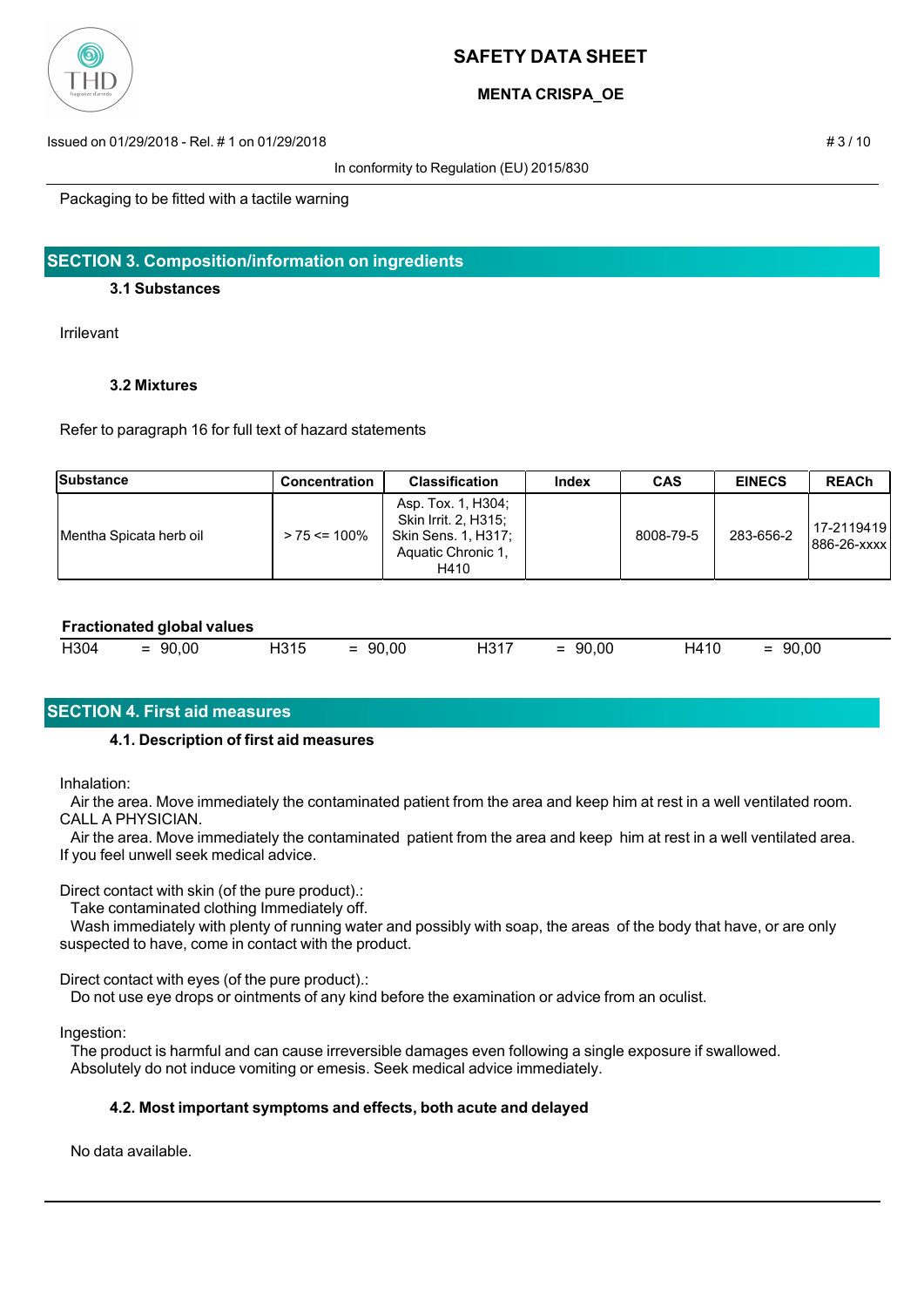

## **MENTA CRISPA\_OE**

Issued on 01/29/2018 - Rel. # 1 on 01/29/2018 # 4 / 10

In conformity to Regulation (EU) 2015/830

IF SWALLOWED: Immediately call a POISON CENTER/doctor. If skin irritation occurs: Get medical advice/attention. If medical advice is needed, have product container or label at hand.

## **SECTION 5. Firefighting measures**

#### **5.1. Extinguishing media**

Advised extinguishing agents:

Water spray, CO2, foam, dry chemical, depending on the materials involved in the fire.

Extinguishing means to avoid:

Water jets. Use water jets only to cool the surfaces of the containers exposed to fire.

### **5.2. Special hazards arising from the substance or mixture**

No data available.

### **5.3. Advice for firefighters**

Use protection for the breathing apparatus

Safety helmet and full protective suit.

The spray water can be used to protect the people involved in the extinction

 You may also use selfrespirator, especially when working in confined and poorly ventilated area and if you use halogenated extinguishers (Halon 1211 fluobrene, Solkan 123, NAF, etc...)

Keep containers cool with water spray

## **SECTION 6. Accidental release measures**

### **6.1. Personal precautions, protective equipment and emergency procedures**

6.1.1 For non-emergency personnel: Leave the area surrounding the spill or release. Do not smoke Wear mask, gloves and protective clothing.

6.1.2 For emergency responders: Wear mask, gloves and protective clothing. Eliminate all unguarded flames and possible sources of ignition. No smoking. Provision of sufficient ventilation. Evacuate the danger area and, in case, consult an expert.

### **6.2. Environmental precautions**

 Contain spill with earth or sand. If the product has entered a watercourse in sewers or has contaminated soil or vegetation, notify it to the authorities. Discharge the remains in compliance with the regulations

### **6.3. Methods and material for containment and cleaning up**

6.3.1 For containment:

 Rapidly recover the product, wear a mask and protective clothing Recover the product for reuse, if possible, or for removal. Possibly absorb it with inert material.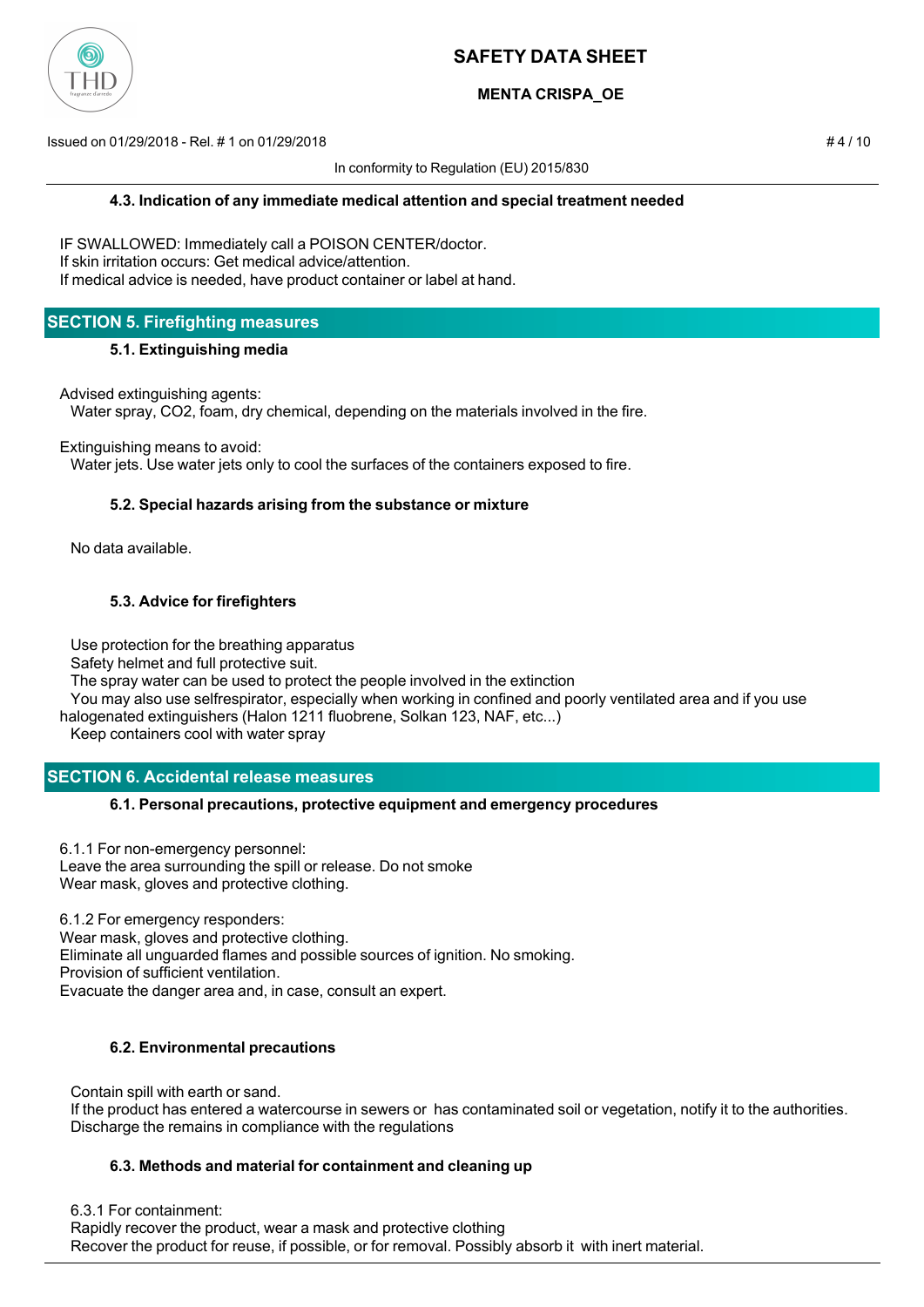

# **MENTA CRISPA\_OE**

Issued on 01/29/2018 - Rel. # 1 on 01/29/2018 # 5 / 10

In conformity to Regulation (EU) 2015/830

Prevent it from entering the sewer system.

 6.3.2 For cleaning up: To clean the floor and all objects contaminated by this material use water. After wiping up, wash with water the area and materials involved

 6.3.3 Other information: Nothing in particular.

#### **6.4. Reference to other sections**

Refer to paragraphs 8 and 13 for more information

# **SECTION 7. Handling and storage**

#### **7.1. Precautions for safe handling**

 Avoid contact and inhalation of vapors Wear protective gloves/protective clothing/eye protection/face protection. In residential areas do not use on large surfaces. At work do not eat or drink. Contaminated work clothing should not be allowed out of the workplace. See also paragraph 8 below.

#### **7.2. Conditions for safe storage, including any incompatibilities**

 Keep in original container closed tightly. Do not store in open or unlabeled containers. Keep containers upright and safe by avoiding the possibility of falls or collisions. Store in a cool place, away from sources of heat and `direct exposure of sunlight.

### **7.3. Specific end use(s)**

Private households.: Handle with care. Store in a ventilated place away from heat sources. Keep container tightly closed.

### **SECTION 8. Exposure controls/personal protection**

#### **8.1. Control parameters**

No data available.

**8.2. Exposure controls**



Appropriate engineering controls: Private households.: No specific control required.

Individual protection measures:

(a) Eye / face protection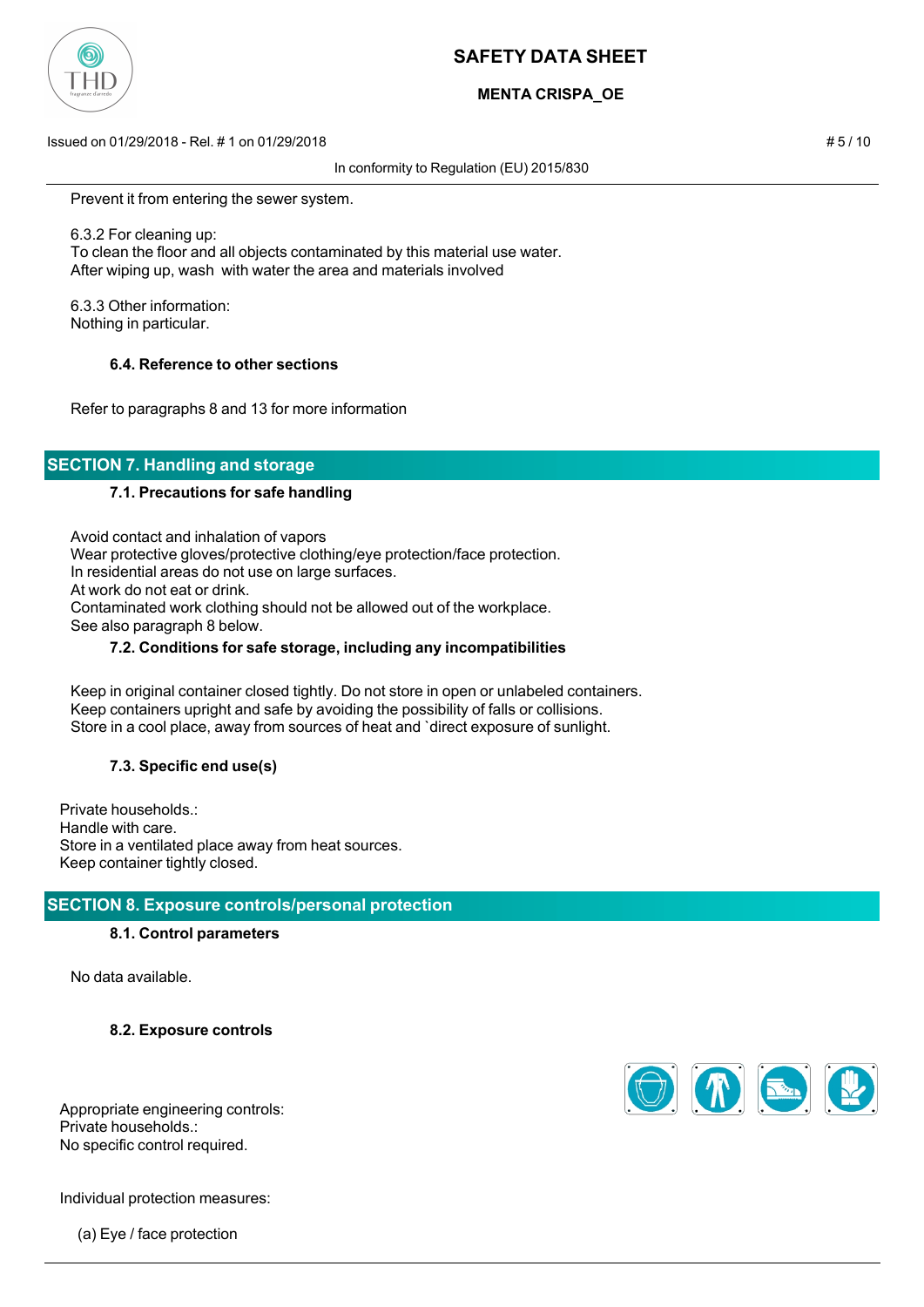

## **MENTA CRISPA\_OE**

Issued on 01/29/2018 - Rel. # 1 on 01/29/2018 # 6 / 10

In conformity to Regulation (EU) 2015/830

When handling the pure product use safety glasses (spectacles cage) (EN 166).

(b) Skin protection

 (i) Hand protection Wear chemical-resistant gloves EN374.

 (ii) Other When handling the pure product wear full protective skin clothing.

 (c) Respiratory protection Not needed for normal use.

 (d) Thermal hazards No hazard to report

Environmental exposure controls:

Use according to good working practices to avoid pollution into the environment.

### **SECTION 9. Physical and chemical properties**

**9.1. Information on basic physical and chemical properties**

| Physical and chemical properties             | Value                                  | <b>Determination method</b> |
|----------------------------------------------|----------------------------------------|-----------------------------|
| Appearance                                   | Liquid, clear, from colorless to straw |                             |
| Odour                                        | mint crispa, fresh, carvone,           |                             |
| Odour threshold                              | not determined                         |                             |
| pH                                           | not determined                         |                             |
| Melting point/freezing point                 | not determined                         |                             |
| Initial boiling point and boiling range      | not determined                         |                             |
| Flash point                                  | not determined                         |                             |
| Evaporation rate                             | not determined                         |                             |
| Flammability (solid, gas)                    | not determined                         |                             |
| Upper/lower flammability or explosive limits | not determined                         |                             |
| Vapour pressure                              | not determined                         |                             |
| Vapour density                               | not determined                         |                             |
| Relative density                             | not determined                         |                             |
| Solubility(ies)                              | not determined                         |                             |
| Water solubility                             | not determined                         |                             |
| Partition coefficient: n-octanol/water       | not determined                         |                             |
| Auto-ignition temperature                    | not determined                         |                             |
| Decomposition temperature                    | not determined                         |                             |
| Viscosity                                    | not determined                         |                             |
| <b>Explosive properties</b>                  | not determined                         |                             |
| Oxidising properties                         | not determined                         |                             |

### **9.2. Other information**

No data available.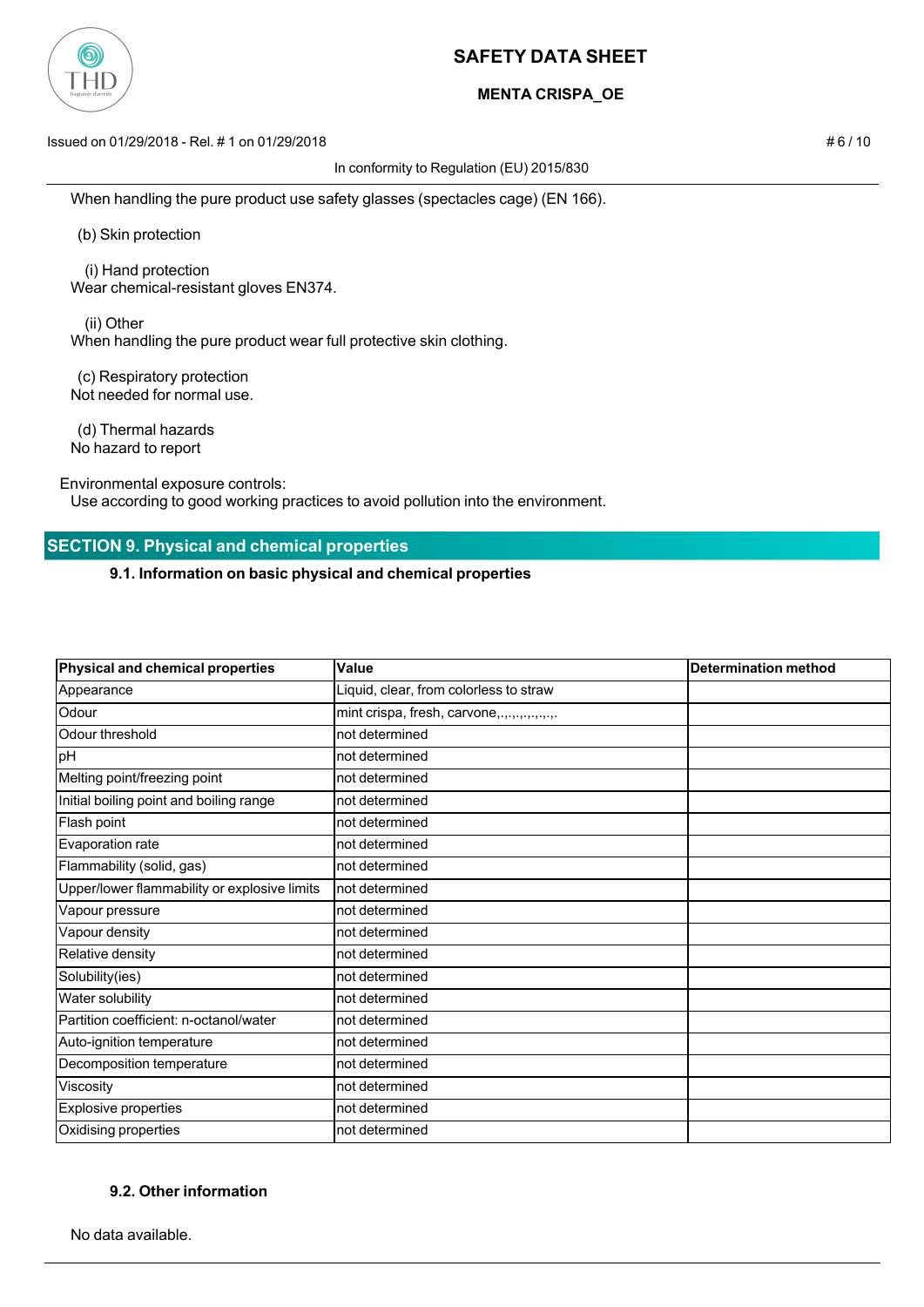

## **MENTA CRISPA\_OE**

Issued on 01/29/2018 - Rel. # 1 on 01/29/2018 # 7 / 10

In conformity to Regulation (EU) 2015/830

### **SECTION 10. Stability and reactivity**

### **10.1. Reactivity**

No reactivity hazards

#### **10.2. Chemical stability**

No hazardous reaction when handled and stored according to provisions.

#### **10.3. Possibility of hazardous reactions**

There are no hazardous reactions

#### **10.4. Conditions to avoid**

Nothing to report

### **10.5. Incompatible materials**

Nothing in particular.

### **10.6. Hazardous decomposition products**

Does not decompose when used for intended uses.

## **SECTION 11. Toxicological information**

### **11.1. Information on toxicological effects**

ATE(mix) oral =  $\infty$ ATE(mix) dermal =  $\infty$ ATE(mix) inhal =  $\infty$ 

(a) acute toxicity: based on available data, the classification criteria are not met

 (b) skin corrosion/irritationIf brought into contact with the skin, the product causes significant inflammation with erythema, scabs, or edema.

(c) serious eye damage/irritation: based on available data, the classification criteria are not met

(d) respiratory or skin sensitization: The product, if brought into contact with skin can cause skin sensitization.

(e) germ cell mutagenicity: based on available data, the classification criteria are not met

(f) carcinogenicity: based on available data, the classification criteria are not met

(g) reproductive toxicity: based on available data, the classification criteria are not met

 (h) specific target organ toxicity (STOT) single exposure: based on available data, the classification criteria are not met

 (i) specific target organ toxicity (STOT) repeated exposurebased on available data, the classification criteria are not met

(j) aspiration hazard: The product can be fatal if swallowed and enters airways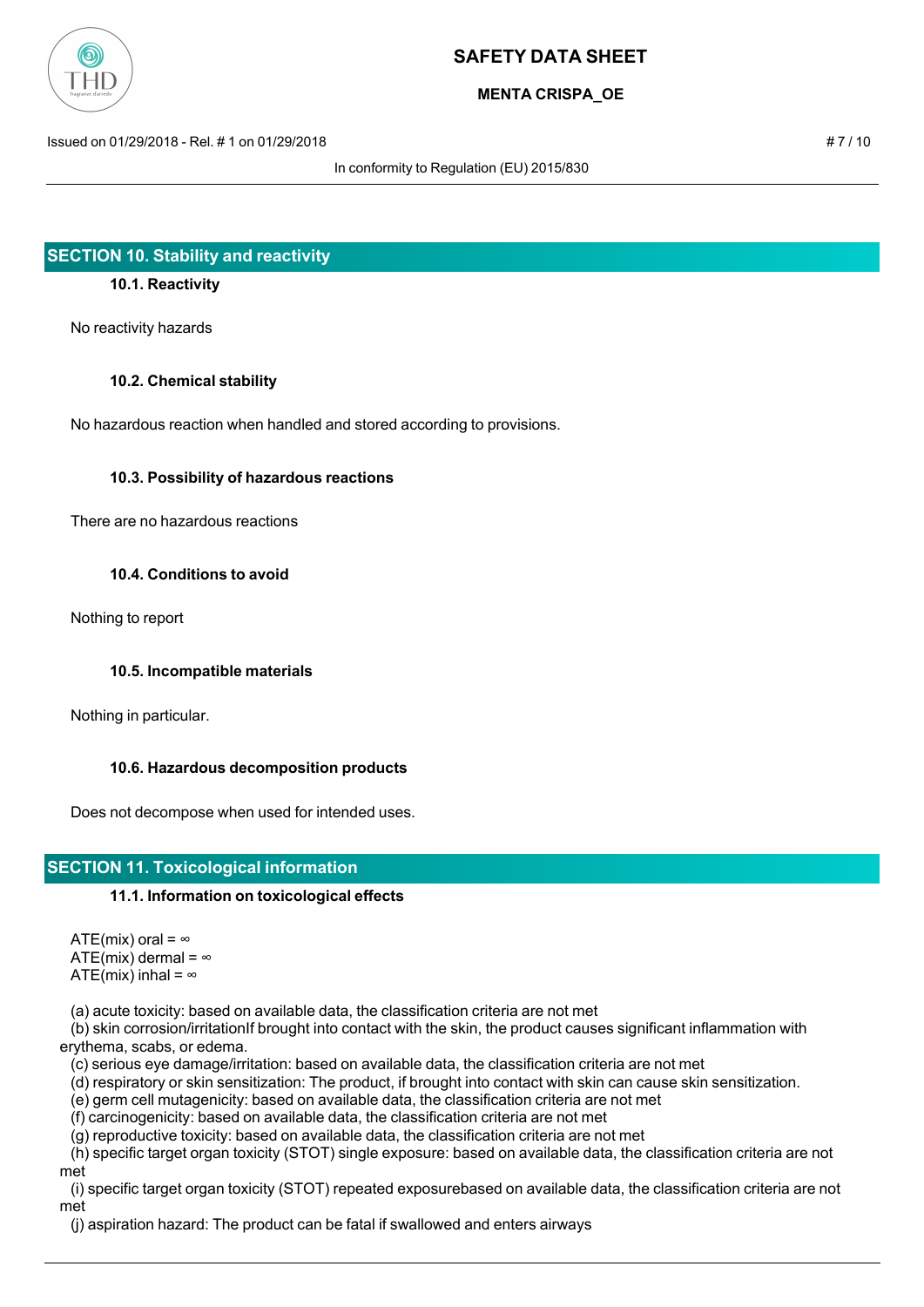

## **MENTA CRISPA\_OE**

Issued on 01/29/2018 - Rel. # 1 on 01/29/2018 # 8 / 10

In conformity to Regulation (EU) 2015/830

# **SECTION 12. Ecological information**

### **12.1. Toxicity**

The product is dangerous for the environment as it is very toxic to aquatic organisms following acute exposure.

Use according to good working practices to avoid pollution into the environment.

### **12.2. Persistence and degradability**

No data available.

### **12.3. Bioaccumulative potential**

No data available.

### **12.4. Mobility in soil**

No data available.

### **12.5. Results of PBT and vPvB assessment**

The substance / mixture NOT contains substances PBT/vPvB according to Regulation (EC) No 1907/2006, Annex XIII

## **12.6. Other adverse effects**

No adverse effects

### **SECTION 13. Disposal considerations**

### **13.1. Waste treatment methods**

 Do not reuse empty containers. Dispose of them in accordance with the regulations in force. Any remaining product should be disposed of according to applicable regulations by addressing to authorized companies. Recover if possible. Send to authorized discharge plants or for incineration under controlled conditions. Operate according to local and National rules in force

## **SECTION 14. Transport information**

### **14.1. UN number**

ADR/RID/IMDG/ICAO-IATA: 3082

If subject to the following characteristics is ADR exempt: Combination packagings: per inner packaging 5 L per package 30 Kg Inner packagings placed in skrink-wrapped or stretch-wrapped trays: per inner packaging 5 L per package 20 Kg

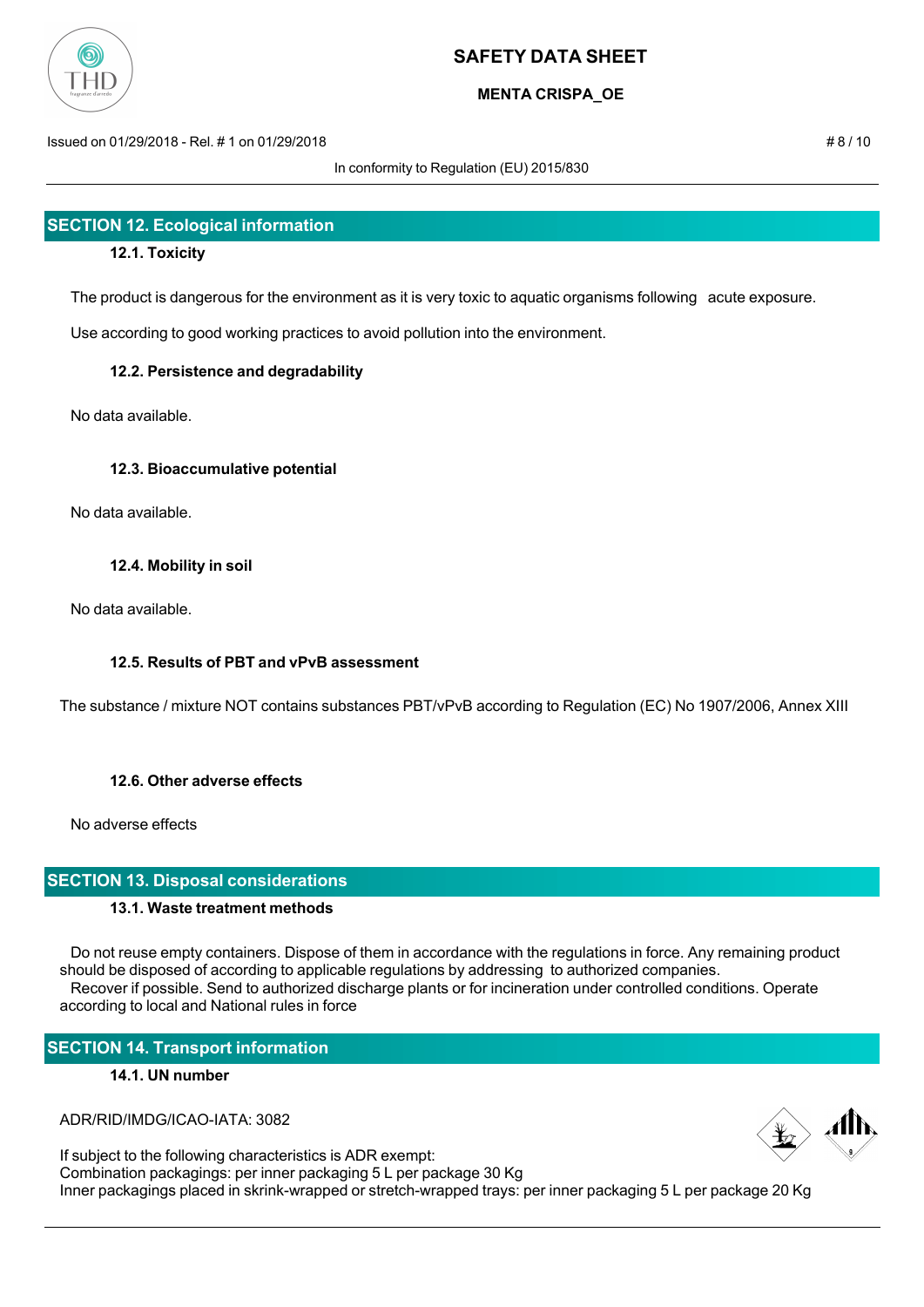

## **MENTA CRISPA\_OE**

Issued on 01/29/2018 - Rel. # 1 on 01/29/2018 # 9 / 10

In conformity to Regulation (EU) 2015/830

#### **14.2. UN proper shipping name**

ADR/RID/IMDG: MATERIA PERICOLOSA PER L'AMBIENTE, LIQUIDA, N.A.S. ADR/RID/IMDG: ENVIRONMENTALLY HAZARDOUS SUBSTANCE, LIQUID, N.O.S. ICAO-IATA: ENVIRONMENTALLY HAZARDOUS SUBSTANCE, LIQUID, N.O.S.

### **14.3. Transport hazard class(es)**

ADR/RID/IMDG/ICAO-IATA: Class : 9 ADR/RID/IMDG/ICAO-IATA: Label : 9+Ambiente ADR: Tunnel restriction code : -- ADR/RID/IMDG/ICAO-IATA: Limited quantities : 5 L IMDG - EmS : F-A, S-F

#### **14.4. Packing group**

ADR/RID/IMDG/ICAO-IATA: III

### **14.5. Environmental hazards**

ADR/RID/ICAO-IATA: Product is environmentally hazardous IMDG: Marine polluting agent : Not

#### **14.6. Special precautions for user**

The transport must be carried out by authorised vehicles carrying dangerous goods in accordance with the requirements of the current edition of the agreement and the provisions A.D.R national regulations. The transport must be carried out in the original packaging and in packages that are made from materials resistant to the content and not likely to generate with this dangerous reactions. Employees to the loading and unloading of dangerous goods have received proper training on the risks presented by prepared and on possible procedures to be taken in the event of emergency situations

### **14.7. Transport in bulk according to Annex II of MARPOL73/78 and the IBC Code**

It is not intended to carry bulk

### **SECTION 15. Regulatory information**

**15.1. Safety, health and environmental regulations/legislation specific for the substance or mixture**

Seveso category: E1 - ENVIRONMENTAL HAZARDS

REGULATION (EU) No 1357/2014 - waste: HP4 - Irritant — skin irritation and eye damage HP5 - Specific Target Organ Toxicity (STOT)/Aspiration Toxicity HP13 - Sensitising HP14 - Ecotoxic